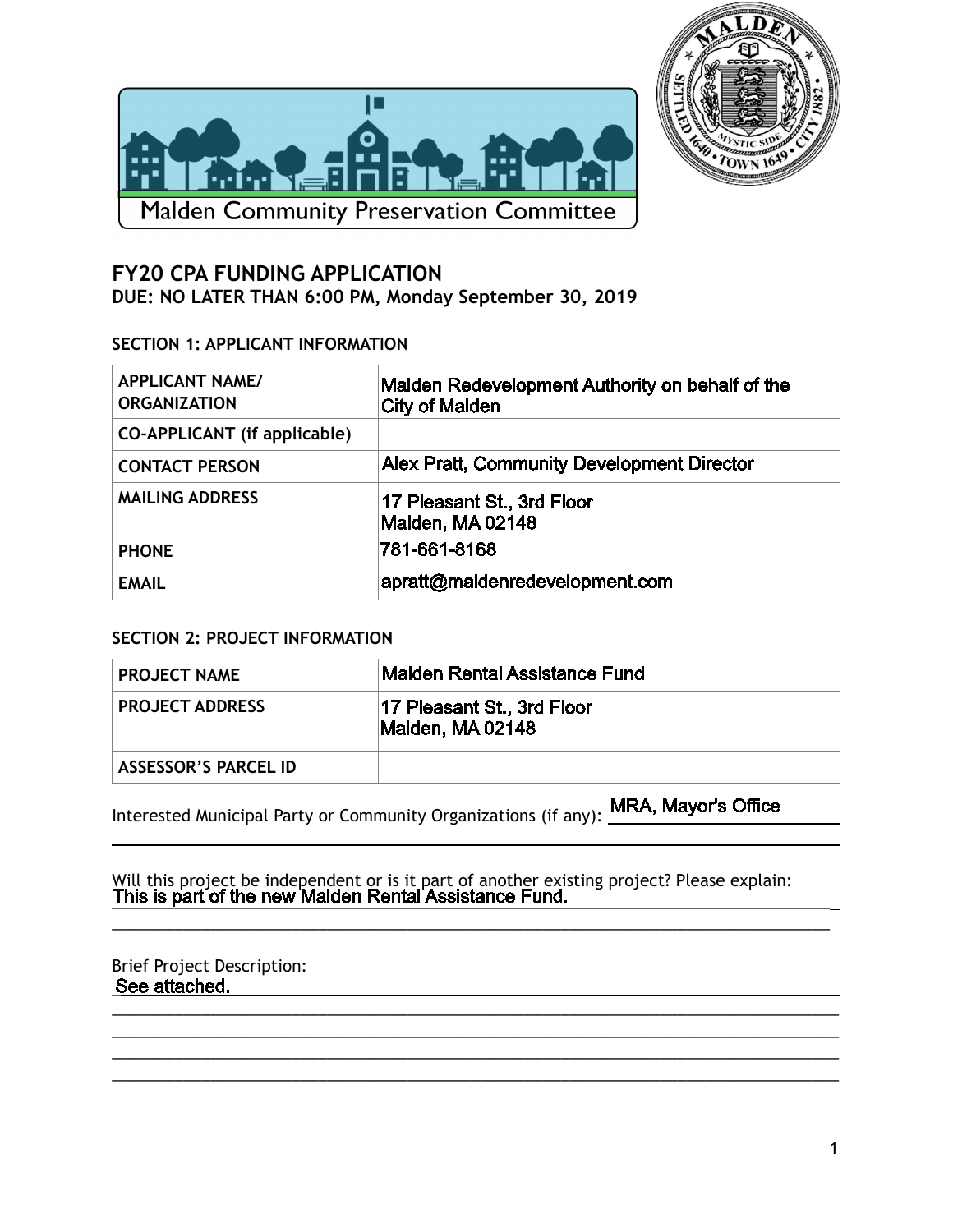#### **SECTION 3: SITE INFORMATION**

Lot Size (Sq Ft):

Zoning District(s):

Ward:

 $\overline{a}$  $\overline{a}$ 

 $\overline{a}$ 

Do you have site control (e.g. Purchase and Sales Agreement, option to purchase, deed)? □ Yes ⊓ No

*Note: Community Preservation Fund applicants are required to submit evidence of site control with the application. City of Malden must be co-applicant on all projects on City property.* 

Does the applicant have written consent of the property owner to submit an application?  $□$ Yes □ No

*If yes, please include letter of consent with application.* 

If applicable, explain what zoning relief is required (e.g. a zoning variance, special permit) and why:

If applicable, describe any anticipated environmental issues/concerns with the site. If the site contains known environmental hazards, please attach a remediation plan:  $\overline{a}$ 

Is the property listed in the National Register of Historic Places, located in a historic district, National Register Historic District, or otherwise eligible for listing in the National Register?

☐ Yes ☐ No

If yes, please identify:

If applicable, how old is the existing building (or buildings)?

Are there (or will there be) children under the age of seven living on the premises?  $\Box$  Yes  $\Box$ No

Will the project temporarily or permanently displace or require the relocation of existing tenants?

☐ Yes ☐ No

 $\overline{a}$  $\overline{a}$ 

If yes, please describe any outreach efforts and/or notifications to residents to date: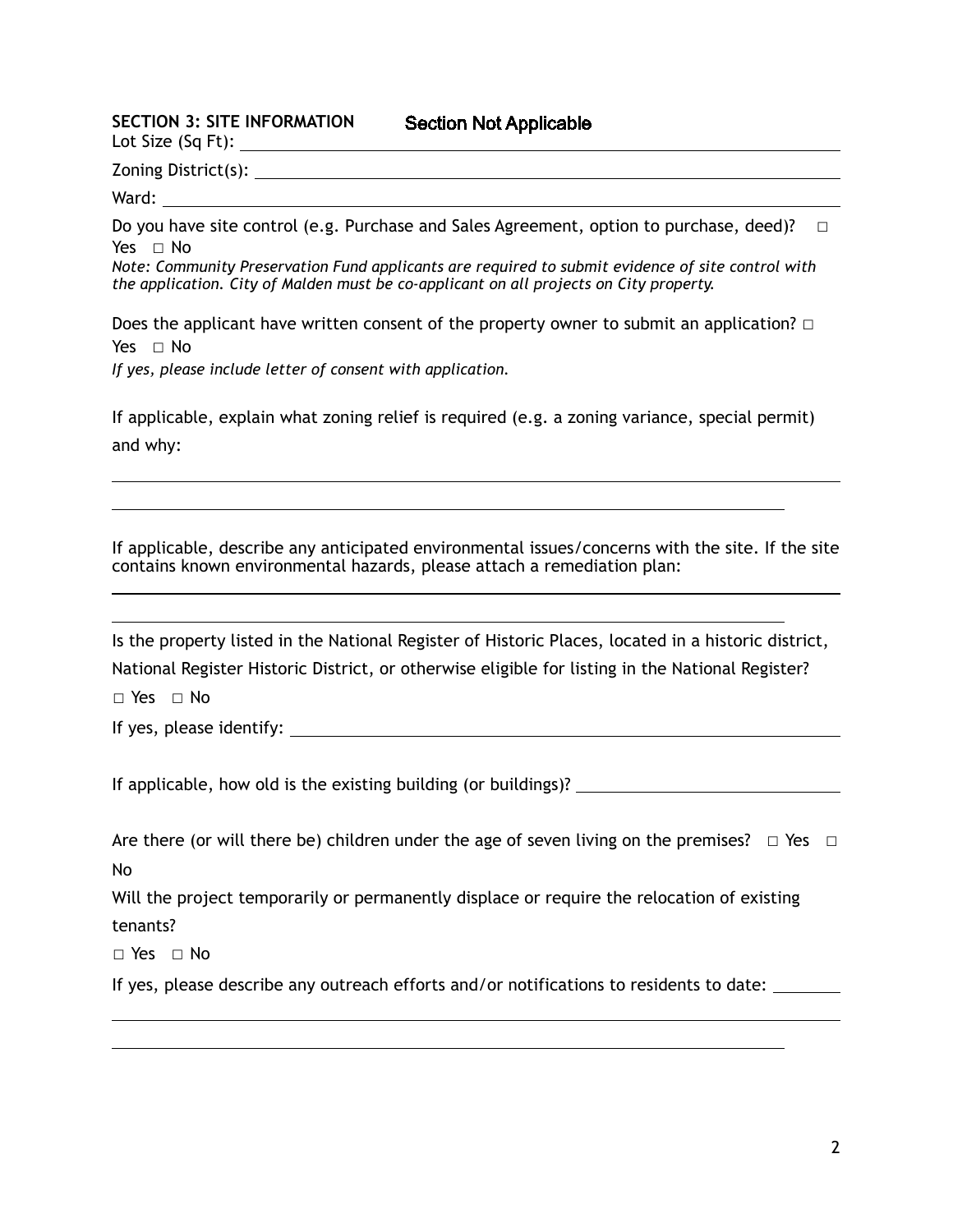# **SECTION 4: FOR HOUSING APPLICANTS ONLY** *(All other applicants proceed to Section 5.)*

| <b>DEVELOPER</b>                 | <b>Not Applicable</b> |
|----------------------------------|-----------------------|
| DEVELOPER CONTACT                |                       |
| <b>DEVELOPER MAILING ADDRESS</b> |                       |
| <b>DEVELOPER PHONE</b>           |                       |
| <b>DEVELOPER EMAIL</b>           |                       |

# **TYPE OF HOUSING (CHECK ALL THAT APPLY AND PROVIDE # OF UNITS)**

| <b>HOUSING TARGET CLASS</b> | <b>HOUSING TARGET</b>                    | # OF UNITS    |
|-----------------------------|------------------------------------------|---------------|
| Homeownership               | □ Single Family                          |               |
|                             | <sup>□</sup> Condominium                 |               |
|                             | □ Cooperative                            |               |
|                             | □ Other (Please Explain)                 |               |
| Rental                      | □ Individual/Family                      | 100-125 units |
|                             | □ Group Home/Congregate                  |               |
|                             | □ Other (Please Explain)                 |               |
| <b>Targeted Population</b>  | □ Individual/Family                      |               |
|                             | □ Special Needs/Identify<br><b>Needs</b> |               |
|                             | □ Elderly                                |               |
|                             | □ Homeless                               |               |
|                             | □ At Risk of Homelessness                |               |
|                             | □ Other (Please Explain)                 |               |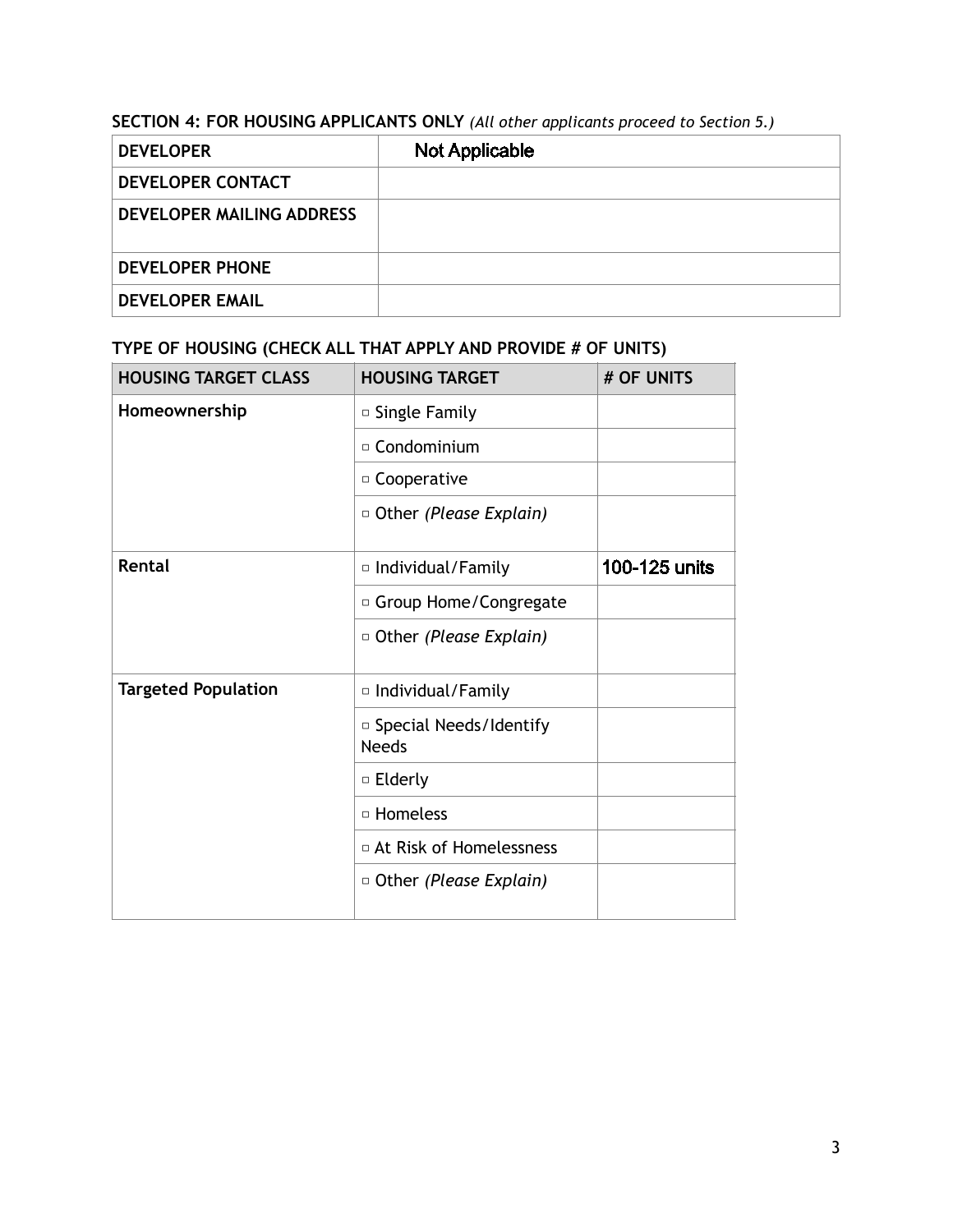#### See attached. **SECTION 5: PROJECT MILESTONE TIMELINE**

*Provide a schedule for project implementation, including a timeline for major milestones. Examples are included below.* 

| <b>DATE</b> | <b>MILESTONE</b>                                                |
|-------------|-----------------------------------------------------------------|
|             | Inform Ward Councilors and immediate abutters of proposed plans |
|             | Acquisition                                                     |
|             | Pre-development (design, zoning, permitting)                    |
|             | Marketing/Outreach                                              |
|             | Rehabilitation/Construction                                     |
|             | <b>Expected Date of Project Completion</b>                      |
|             | Full Occupancy/Public Use                                       |
|             | [Other Significant Milestones to Implementation]                |

#### **SECTION 6: BUDGET SUMMARY**

*Please include a complete, itemized budget of all project expenses with this application.* 

| <b>Total Project Cost</b> | <b>CPA Funds</b><br>Requested | <b>Cost Share Amount</b> | <b>Cost Share Percent</b> |
|---------------------------|-------------------------------|--------------------------|---------------------------|
| 750,000                   | \$250,000                     | 500,000                  | %33.33                    |

#### **NOTE: CPA FUNDING FOR ANY CATEGORY REQUIRES COMPETITIVE BIDDING** unless applicant can provide a sole source justification for any category not competitively bid. \*\*Attach 3 bids (preferable) and a minimum of one recent bid\*\*

#### See attached.

**Maintenance Budget** (if necessary) –Reminder: CPC cannot fund the maintenance costs for any CPC projects. CPC prioritizes projects with no maintenance required. Please identify the source of maintenance funding, if required.

| Year 1 | Year 2 | Year 3 | Year 4 | Year 5 |
|--------|--------|--------|--------|--------|
|        |        |        |        |        |

# Not applicable.

## *Budget Summary Continues on Next Page*

**Budget Cost Sharing** – Identify the amount of cost sharing for this project. Sources include private, federal, state, or local government, or any other sources. If more space is needed, add additional page.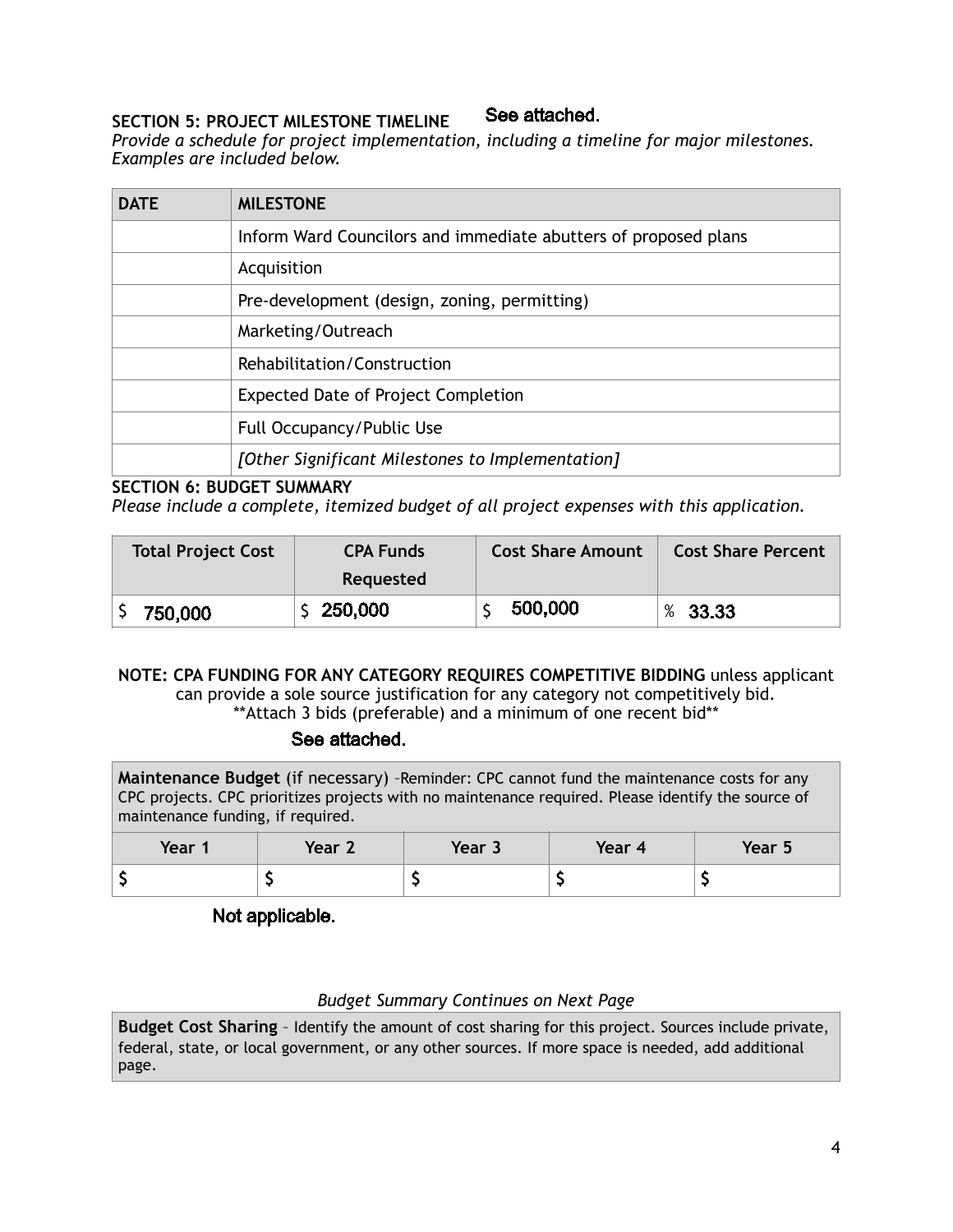| Organization          | Secured Y/N | Amount    | Type (cash, in-kind, etc.) and Status if<br>not secured |
|-----------------------|-------------|-----------|---------------------------------------------------------|
| <b>City of Malden</b> |             | \$500,000 | <b>CDBG-CV stimulus funds</b>                           |
|                       |             |           |                                                         |
|                       |             |           |                                                         |
|                       |             |           |                                                         |

## **SECTION 7: SIGNATURES**

| TO THE BEST OF MY KNOWLEDGE AND BELIEF, ALL INFORMATION IN THIS APPLICATION IS TRUE AND<br>CORRECT. THE DOCUMENT HAS BEEN DULY AUTHORIZED BY THE INDIVIDUAL OR GOVERNING BODY<br>OF THE APPLICANT. |                            |  |
|----------------------------------------------------------------------------------------------------------------------------------------------------------------------------------------------------|----------------------------|--|
| Withth<br><b>Applicant Signature</b>                                                                                                                                                               | Date Signed 4/16/2020      |  |
| <b>Applicant First Name</b>                                                                                                                                                                        | <b>Applicant Last Name</b> |  |
| Alexander                                                                                                                                                                                          | Pratt                      |  |
| Applicant Title/Organization Community Development Director<br><b>Malden Redevelopment Authority</b>                                                                                               |                            |  |
| Property Owner Signature (if different)                                                                                                                                                            | Date Signed                |  |
| Property Owner First Name                                                                                                                                                                          | Property Owner Last Name   |  |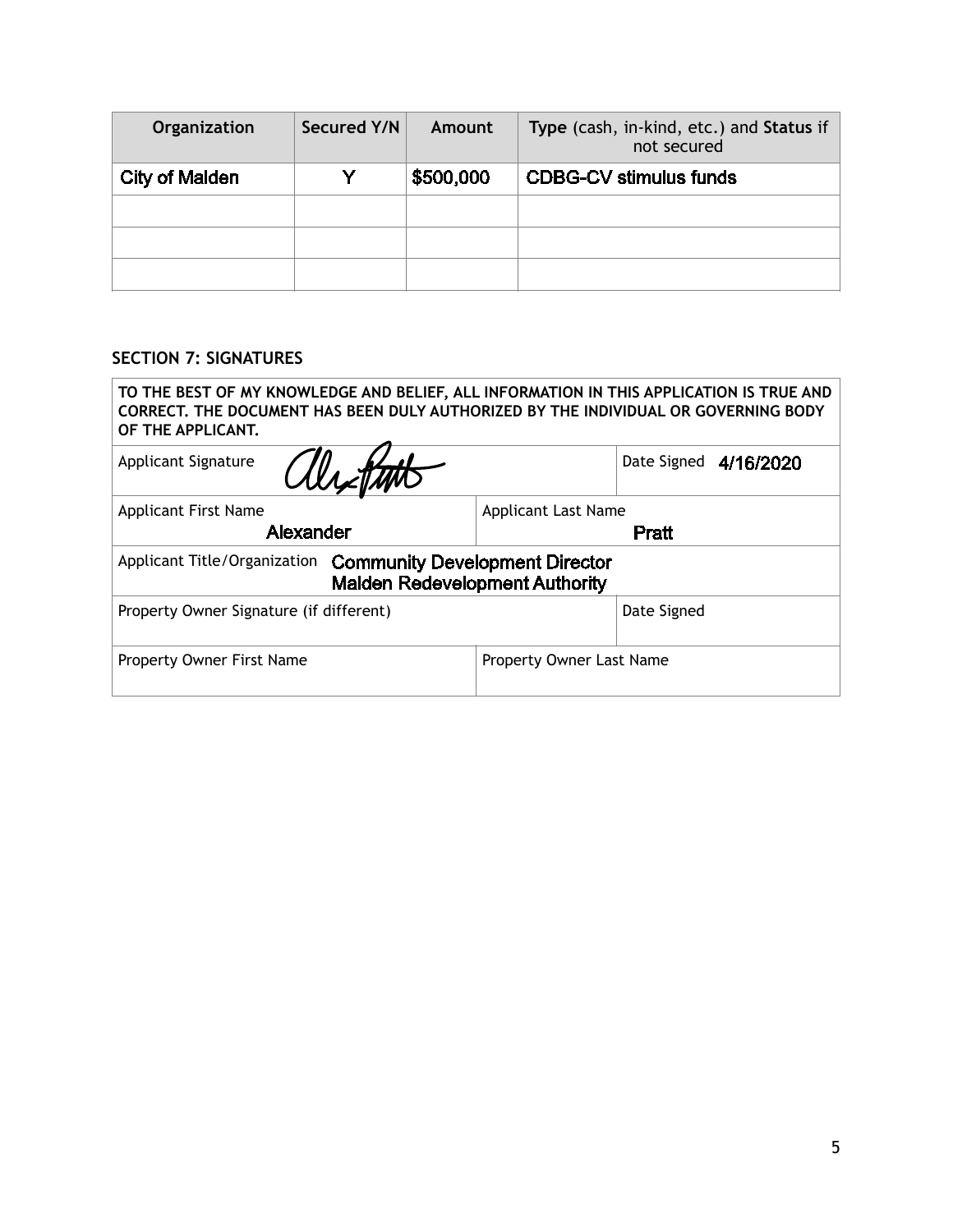# **SECTION 8: FOR CPC USE ONLY**

| Date Received                          |  |
|----------------------------------------|--|
| Category                               |  |
| Date Reviewed                          |  |
| Date Applicant Notified of<br>Decision |  |

| <b>RANKING</b> | <b>DECISION</b>                                                |  |
|----------------|----------------------------------------------------------------|--|
| High           | Recommended for Funding                                        |  |
| Medium         | Denied with Invitation to Resubmit for Future Funding<br>Cycle |  |
| LOW            | Denied for Funding                                             |  |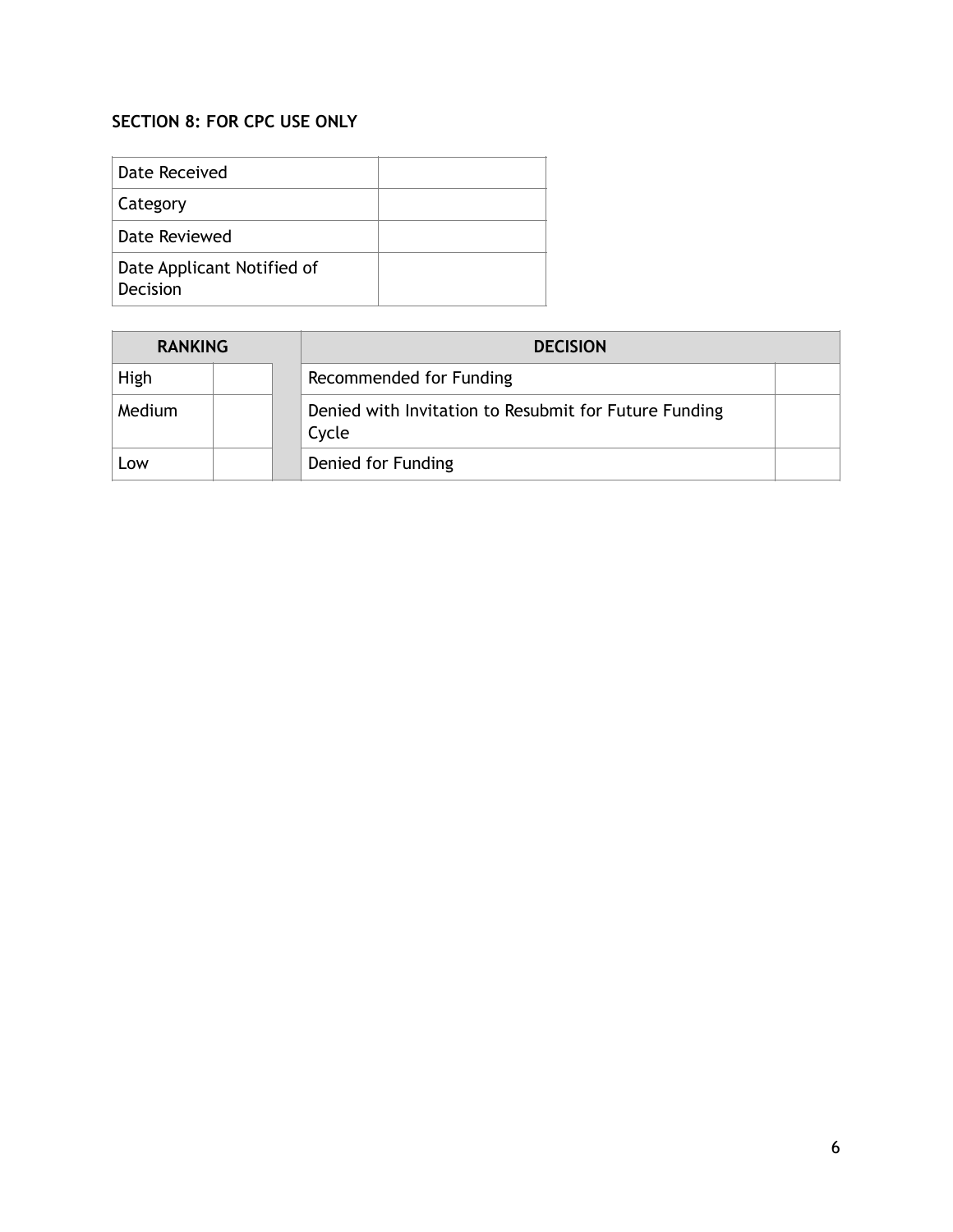# **Malden Community Preservation Committee**

Attached Materials for Malden Rental Assistance Fund Application

## Brief Project Description: (from application)

The COVID-19 pandemic has led to unprecedented economic conditions that require immediate and sustained action to blunt the impact on Malden households, particularly low-income renters, who are most likely to be displaced in a housing emergency. The Malden Redevelopment Authority (MRA), on behalf of the City of Malden, submits this request for funds for the Malden Rental Assistance Fund, which will provide rental assistance to low-income Malden households. This request for \$250,000 in Community Preservation Act (CPA) funds will serve an estimated 100 to 135 low-income Malden households.

|                                              | <b>Project Milestone Timeline:</b> (from application)     |  |
|----------------------------------------------|-----------------------------------------------------------|--|
| 4/14/20                                      | Mayor's Proposal Presented to Council                     |  |
| 4/29/20                                      | Procurement process complete                              |  |
| 5/01/20                                      | Applications made available                               |  |
| 5/15/20                                      | Lottery conducted, awards made                            |  |
| $5/15 - 29/20$                               | Final applications approved, funds disbursed to landlords |  |
| Note: All future dates listed are estimates. |                                                           |  |

## Procurement: (from application)

The MRA will complete procurement in compliance with G.L. Ch. 30B and all other state and federal requirements either through an emergency procurement or through changes to existing contracts with properly procured rental assistance providers. Due to the urgency of this proposal, we respectfully request that this application be considered before the procurement process is complete. The MRA will provide the Community Preservation Committee with the final procurement information as soon as the process is complete.

## Additional Information

In addition to the information required above that is required on the Community Preservation Committee application, the MRA provides the following information about the proposed project.

## Community Need:

Malden is in the early stages of an extraordinary housing emergency that will impact thousands of residents, with at least hundreds likely to face eviction. Evictions peaked in Malden in 2012 when 345 evictions were filed, meaning one in 27 (3.72%) renting households faced evictions that year.<sup>1</sup> At the time, the unemployment rate, which is associated with housing instability, was 6.9% in Malden.<sup>2</sup> Recent media reports in *Fortune*, *The New York Times*, and other publications

<sup>&</sup>lt;sup>1</sup> Malden Housing Needs Assessment (2019).

<sup>2</sup> Labor Force and Unemployment Data, Department of Unemployment Assistance.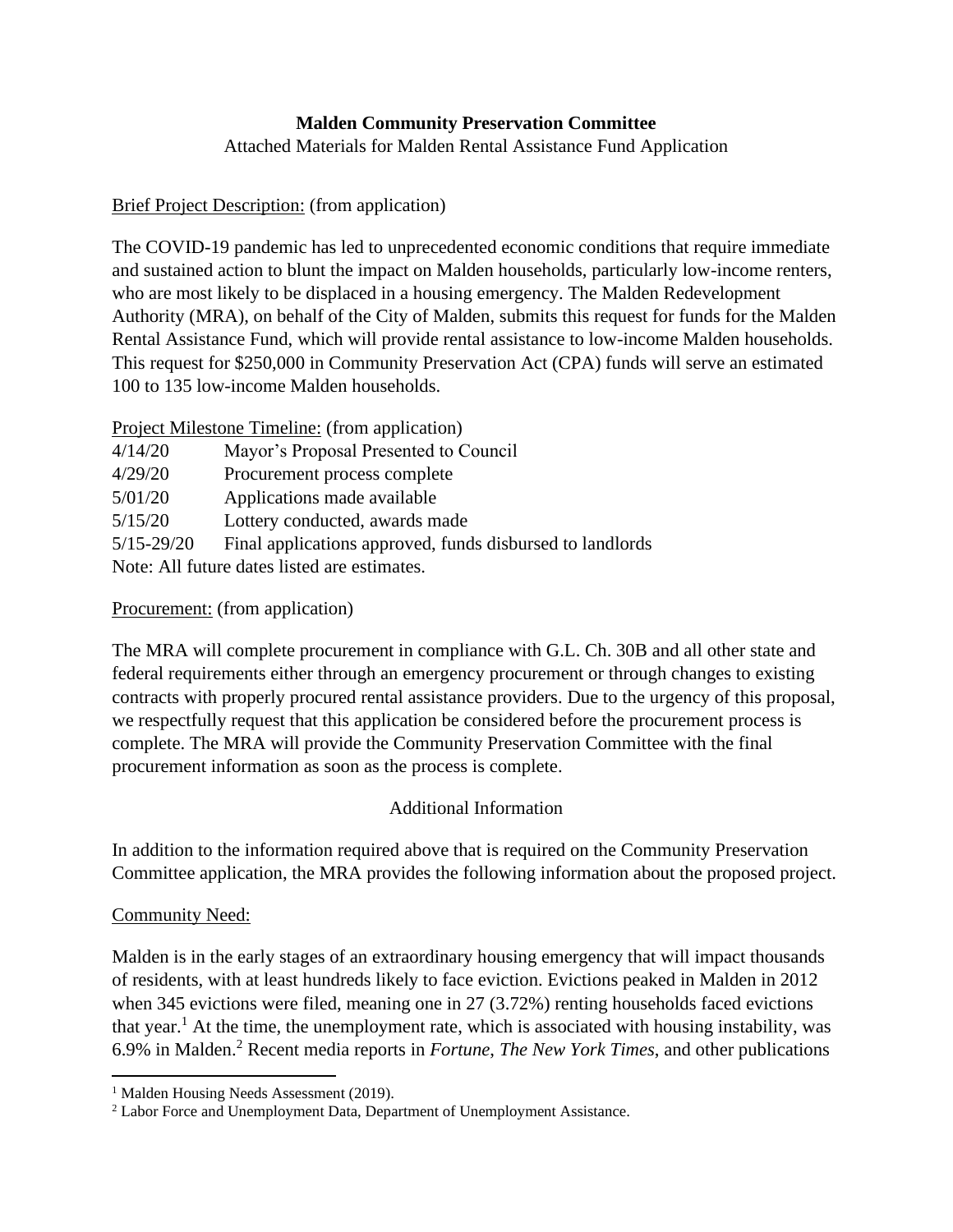suggest the current national employment rate is about 14%, the highest since at least 1940. There is no perfect predictive model to project evictions, but record-high unemployment combined with preexisting high rates of housing cost burden<sup>3</sup> and a regional housing shortage indicate a wave of evictions could be on the horizon.

Evictions are majorly disruptive events for every household, and drastically increase rates of homelessness, property loss, emergencies calls, unemployment, decline in mental and physical health, addiction, loss of access to health care, family breakups, educational disruptions, debt spirals, overcrowding, and social isolation. Even for households who are not evicted, inability to pay rent causes serious long-term consequences. These could include inability to pay for health care costs or food; falling behind on utilities, car payments, student loans, or other obligations; challenges renting future apartments, if landlords conduct background checks; depletion of any savings or retirement accounts; and negative impact on credit scores.

Even in good economic times, low-income renting households are most likely to be displaced. This risk is elevated if a household is housing cost burdened, spending more than 30% of their monthly income on rent. Before the crisis began, 41% of Malden households fell into that category. As monthly income declines, that number will grow.<sup>4</sup>

Survey data collected late last month underscores the extent of financial harm, especially for lower income families. Households earning less than \$50,000 were most likely to have lost income (48%, compared to 32% overall) and least likely to have worked remotely (46%, compared to 61% overall) since the crisis began. Importantly, only 36% of these households said they could sustain their current situation more than one or two months before experiencing significant financial hardship, compared to 54% overall. Cross references show these challenges are more severe in Gateway Cities, including Malden.<sup>5</sup>

For reference, the average Malden worker earns approximately \$40,000 a year, with the average household earning \$60,000 annually,<sup>6</sup> and, according to the 2017 American Community Survey, about one in five Malden workers had a job in the food service, sales and retail, or personal care and service industries.

The consequences of COVID-19 on housing stability for Malden families cannot be overstated. The households with higher pre-pandemic incomes will likely have greater financial savings and flexibility, though loss of income could still negatively impact a family's financial future. Lower income families, who are more likely to have lost jobs since early March, could owe months of back rent and utilities and could struggle to repay debts for years. In some cases, families will face eviction or homelessness, which will change the nature of our community and risk increasing the spread of COVID-19.

<sup>&</sup>lt;sup>3</sup> A household is housing cost burdened when it spends more than 30% of monthly income on housing costs.

<sup>4</sup> Consolidated Planning/CHAS Data, 2012-2016. HUD. Released August 5, 2019.

<sup>5</sup> MassINC/ Blue Cross Blue Shield of Massachusetts tracking poll (March 24-29, 2020) crosstabs.

<sup>6</sup> Malden Housing Needs Assessment (2019).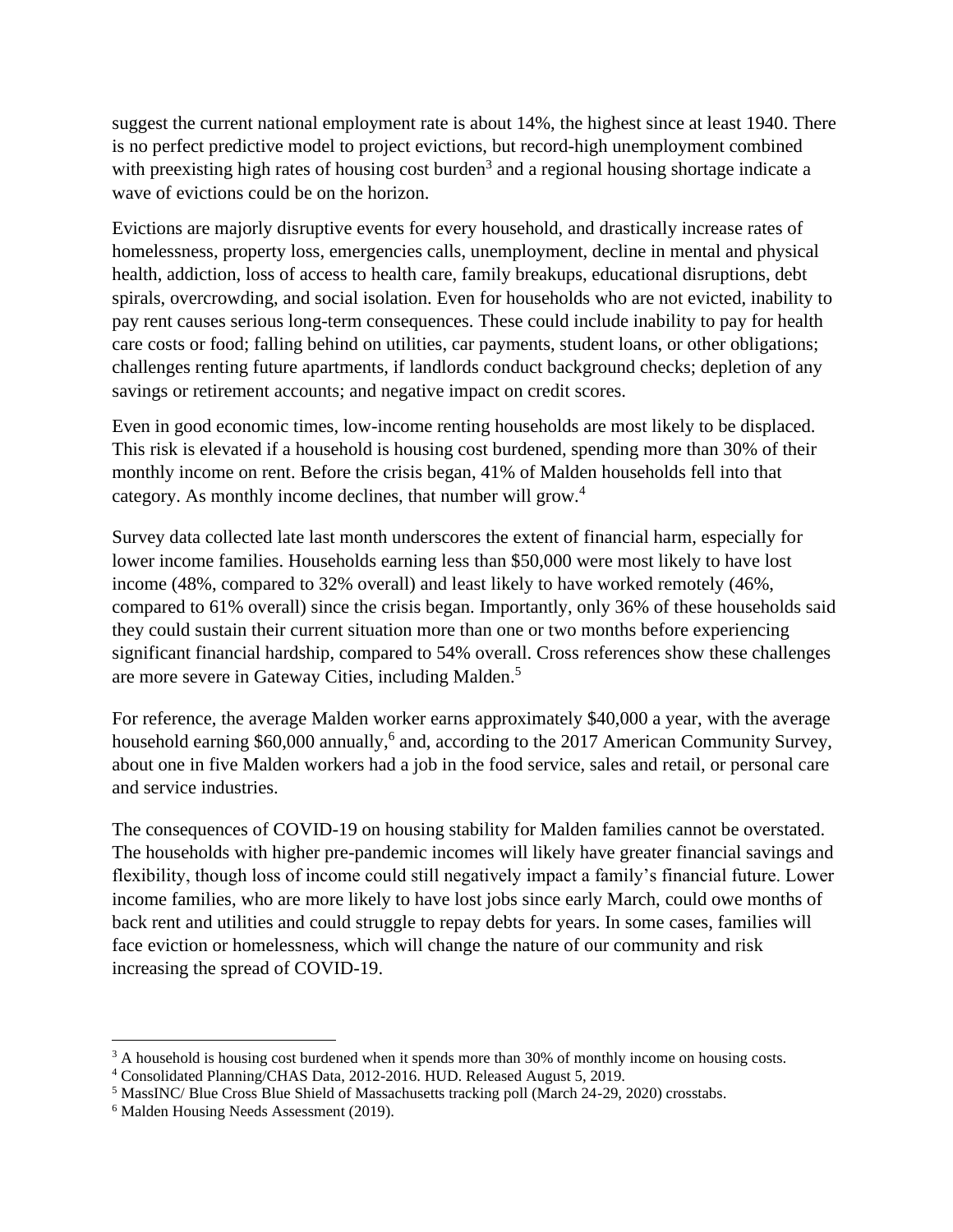## Project Details:

The proposal is to use \$500,000 in CDBG funds secured through the federal CARES Act combined with additional Community Preservation Act (CPA) funds. This fund would serve approximately 200-300 Malden households at or below 50% Area Median Income (AMI).<sup>7</sup> Adding CPA funds would increase the number of households served at approximately \$1,850 to \$2,500 per household, including housing service provider overhead.

If approved, the MRA would contract with housing service providers with experience conducting rental assistance programs. Providers would be required to submit regular reports to the MRA and backup documentation for each tenant assisted. Providers would handle intake, verification, and documentation, and submit approved applications to the MRA. The MRA would review approved applications and submit payment directly to the landlord.

The MRA is working to limit administrative costs as much as possible and commits to keeping its own administrative costs at or below 15% for the Malden Rental Assistance Program. The procurement process will ensure that housing service providers keep their administrative costs to a minimum as well.

Currently the MRA plans to cover the cost of one month's rent for each approved household, though never to exceed fair market rent. However, the MRA would like the flexibility to provide up to three months' rent for extenuating circumstances. The MRA would also like flexibility to use funds for utilities if proper documentation is provided.

Housing service providers would report individual and aggregate data to the MRA. The MRA will report aggregate data to the CPC and the City regularly. Because of the need to provide rental assistance as quickly as possible, the MRA requests that approved CPA funds be provided directly to the MRA, to be held in a separate account created for this purpose. The MRA will report statements showing balances and disbursements, excluding any identifying information, to the CPC. This will help eliminate possible bottlenecks and reduce cashflow issues.

The MRA continues to interface with other municipalities, think tanks, and federal and state officials on emerging and best practices regarding rental assistance program administration in response to COVID-19. Due to the high volume and quick turnaround, the MRA is working to ensure that the Malden Rental Assistance Fund is expended expeditiously and equitably. Outstanding questions include how to integrate translation services into the application process, what considerations should count toward a weighted lottery, if any, and how extensive required documentation should be.

The City Council unanimously adopted a resolution on April 14, 2020 in support of the Mayor's Malden Rental Assistance Fund proposal.

<sup>7</sup> AMI is the median household income of a geographic area (e.g. Greater Boston) calculated annually by HUD.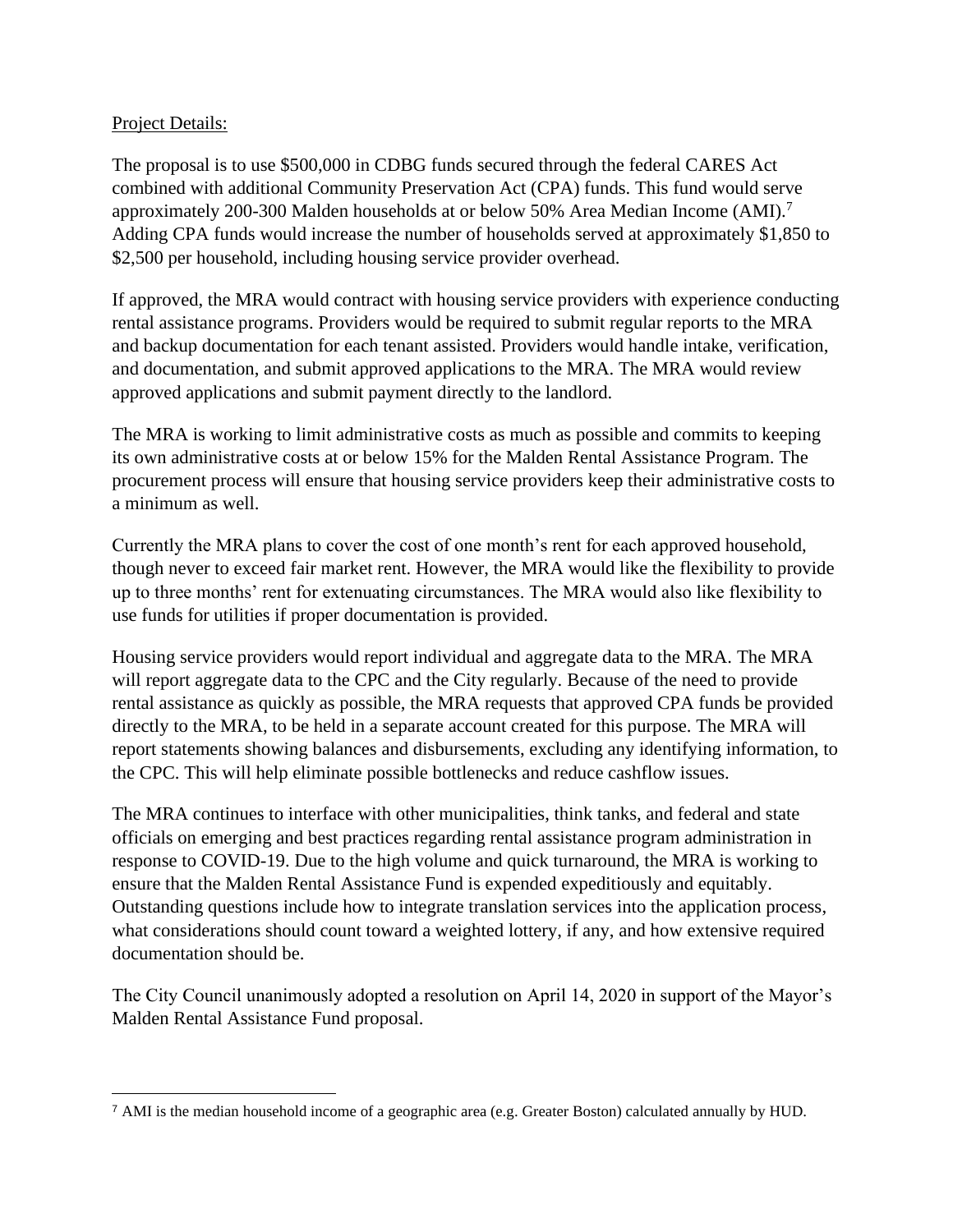#### Anticipated Questions and Answers

Representatives from the MRA will attend the April 22, 2020 meeting of the Community Preservation Committee to answer questions about this application. Members of the Committee are also invited to email questions in advance to [apratt@maldenredevelopment.com](mailto:apratt@maldenredevelopment.com) so that we may best address them. Below please find answers to some questions we anticipate on this proposal.

#### **Is this a new program or one that is already established?**

This is a new program, to be created with CDBG and potentially CPA funds, in direct response to the COVID-19 crisis. Although this is a new program, the MRA has experience overseeing rental assistance programs through various CDBG public services providers. The design of the new program is informed by this experience, and many best practices from the existing programs will be implemented in the new program.

## **Please indicate if there is a time constraint in funding for the Malden Rental Assistance Fund.**

Nationally, nearly 1 in 3 renters was unable to make an on-time rent payment on April 1, a huge spike widely attributed to the COVID-19 crisis. We anticipate that this number will be significantly higher in May. Additionally, Massachusetts-specific survey data shows that, among households that earn less than \$50,000 annually, only 36% said they could make it more than one to two months before experiencing a significant financial hardship. These data show worse cases in Gateway Cities like Malden. In Malden, approximately 13,000 households, consisting of more than half of the city's population, pay rent. Nearly all of these households pay rent monthly.

This data underscores the urgency of responding to this crisis as quickly as possible.

## **Please provide an example of a Malden Rental Assistance Fund application.**

The MRA continues to develop an application, leaning on the experiences of other communities that have already established rental assistance programs in response to COVID-19. The MRA application will include questions standard to rental assistance programs (income verification, lease information, documented need for assistance), as well as questions regarding the impact of COVID-19 on the household's ability to pay. The MRA will provide the Committee with an application form once it has been finalized.

#### **Please provide details on housing counseling services provided through this program.**

Due to the anticipated demand, limited resources, and need to provide funds as quickly as possible, the MRA expects that housing providers will provide minimal housing counseling or case management services through this program. Any housing counseling provided will be conducted in compliance with state and federal requirements.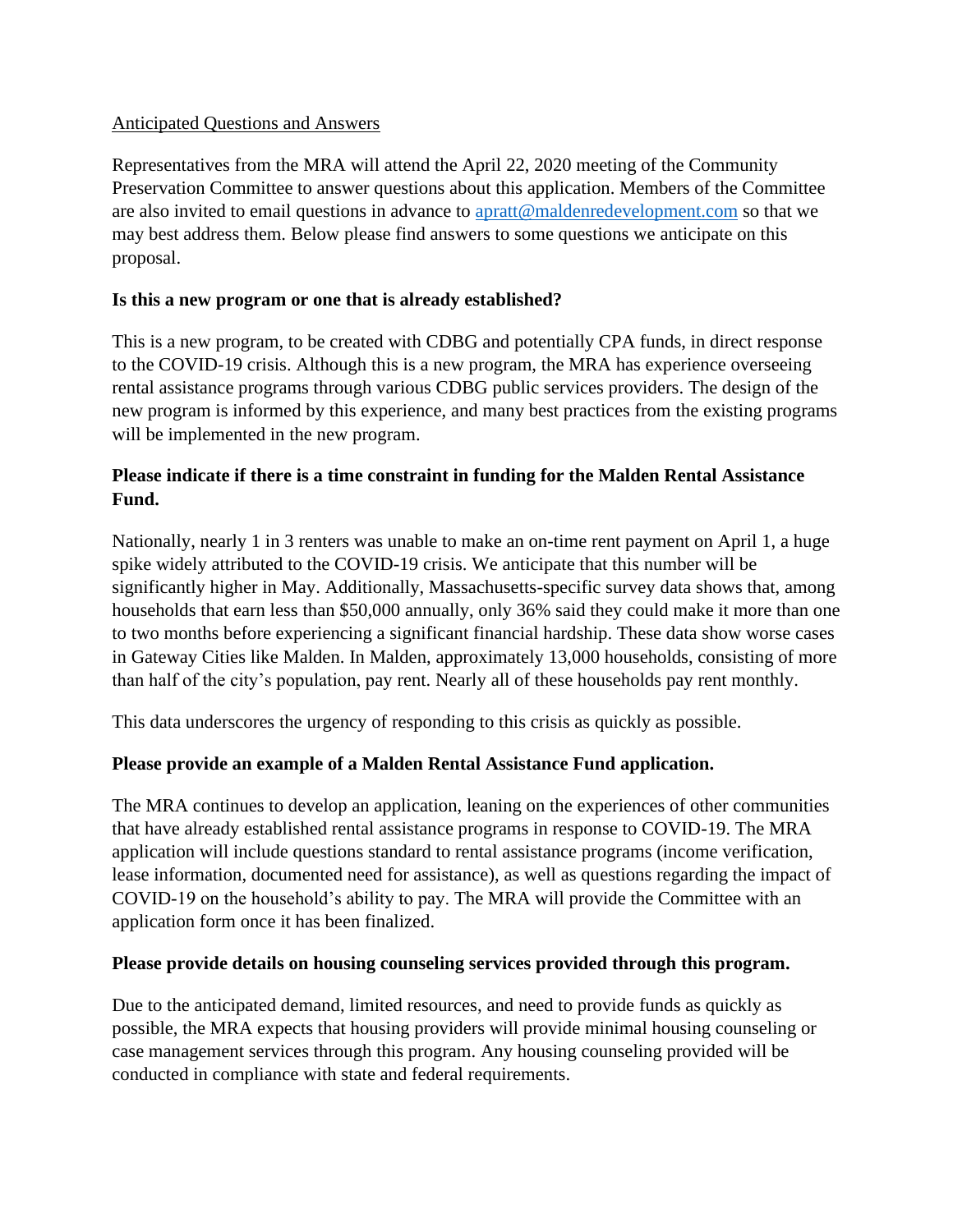#### **Who is eligible for this program?**

Malden renter households earning 50% or less of the Area Median Income (AMI) and who are housing insecure due to COVID-19 are eligible for this program.

#### **What can the funds be used for?**

Funds will be used primarily for rent, though utilities may also be covered on a case-by-case basis.

## **Will this just affect people who are impacted by COVID-19?**

Yes. Only households who are unable to pay rent or utilities due to COVID-19 will be eligible.

## **Is there going to be a maximum rent amount or limit?**

Each household will be limited to three months' worth of assistance, though we anticipate that funds will only cover one month's rent. Monthly rent payments will be capped at fair market rent rates.

## **Who is running this program? How does the program work?**

The MRA is overseeing this program, and will partner with one or more housing service providers with experience in rental assistance programs for intake. Providers will ensure applications are complete before providing initial approval and forwarding to the MRA, which will review and provide final approval. The MRA will then submit payment to approved applicants' landlords on their behalf.

## **How can someone submit an application?**

Applications will be accepted online. The MRA may require providers to offer assistance to households without internet access.

## **How can we prevent abuse of the system?**

Housing service providers will collect and review documentation to ensure the validity of applications. The MRA will also be conducting monitoring of these programs consistent with federal guidelines. Applicants will attest to the accuracy of information they submit.

## **Will program materials be translated?**

Yes. The MRA is working to determine which documents should be translated.